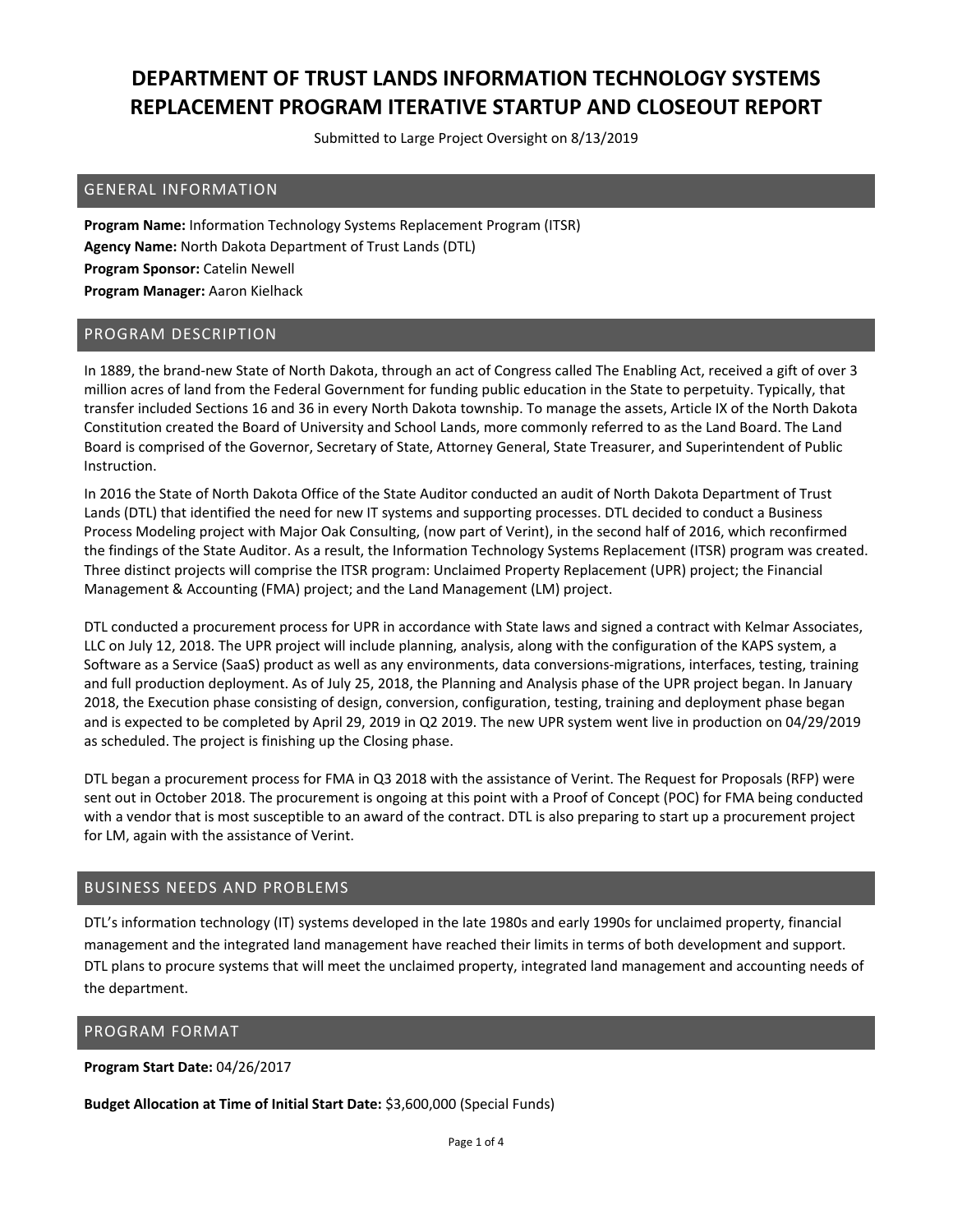Submitted to Large Project Oversight on 8/13/2019

**How Many Projects Expected at Time of Initial Start Date:** Three projects – UPR, FMA and LM

#### **Estimated End Date for All Projects Known at Time of Initial Start Date:** 06/30/2023

#### PROGRAM ROAD MAP

The program road map shows the high‐level plan or vision for the program's projects. It is intended to offer a picture of the lifespan of all the effort that is expected to be required to achieve the business objectives.

| Project         | Title                                   | <b>Scope Statement</b>                                                                                  | <b>Estimated</b><br><b>Duration</b><br>(months) | <b>Estimated</b><br><b>Budget</b> |
|-----------------|-----------------------------------------|---------------------------------------------------------------------------------------------------------|-------------------------------------------------|-----------------------------------|
| <b>UPR</b>      | Unclaimed<br>Property<br>Replacement    | Replacement of the existing unclaimed property<br>system with the KAPS system from Kelmar<br>Associates | 9 Months                                        | \$320,229                         |
| <b>FMA</b>      | Financial<br>Management &<br>Accounting | Replacement of the existing for system financial<br>management and accounting                           | <b>TBD</b>                                      | \$500,000+                        |
| FMA-<br>Support | Financial<br>Management &<br>Accounting | Verint support for the FMA procurement                                                                  | 6 Months                                        | \$103,515                         |
| FMA-<br>Support | Financial<br>Management &<br>Accounting | Verint support for the FMA POC                                                                          | 3 Months                                        | \$11,825                          |
| <b>LM</b>       | Land<br>Management                      | Replacement of the existing asset, trust and land<br>management system                                  | <b>TBD</b>                                      | <b>TBD</b>                        |
| LM-<br>Support  | Land<br>Management                      | Verint support for the LM procurement*                                                                  | 6 Months                                        | \$70,755                          |

Notes: DTL has the expectation that Verint will be engaged for the evaluation phase of the LM procurement and that will be part of a separate proposal and work order – cost is dependent upon the number of responses to the LM proposal.

#### PROJECTS BASELINES

The baselines below are entered for only those projects that have been planned. At the completion of a project or phase a new planning effort will occur to baseline the next project/phase and any known actual finish dates and costs for completed projects/phases will be recorded. The startup report will be submitted again with the new information.

| Project    | <b>Project Start</b><br>Date | <b>Baseline</b><br>Execution<br><b>Start Date</b> | <b>Baseline</b><br><b>End Date</b> | <b>Baseline</b><br><b>Budget</b> | Actual<br><b>Finish Date</b> | <b>Schedule</b><br>Variance | <b>Actual Cost</b> | Cost<br>Variance |
|------------|------------------------------|---------------------------------------------------|------------------------------------|----------------------------------|------------------------------|-----------------------------|--------------------|------------------|
| <b>UPR</b> | 05/31/17                     | 01/03/19                                          | 05/03/19                           | \$273,700                        | 05/03/19                     | 0%                          | \$205,987          | 24.7%            |
|            |                              |                                                   |                                    |                                  |                              |                             |                    | Under            |
| <b>FMA</b> | 08/16/18                     | <b>TBD</b>                                        | N/A                                | TBD                              | N/A                          | N/A                         | N/A                | N/A              |
| LM         | TBD                          | TBD                                               | N/A                                | TBD                              | N/A                          | N/A                         | N/A                | N/A              |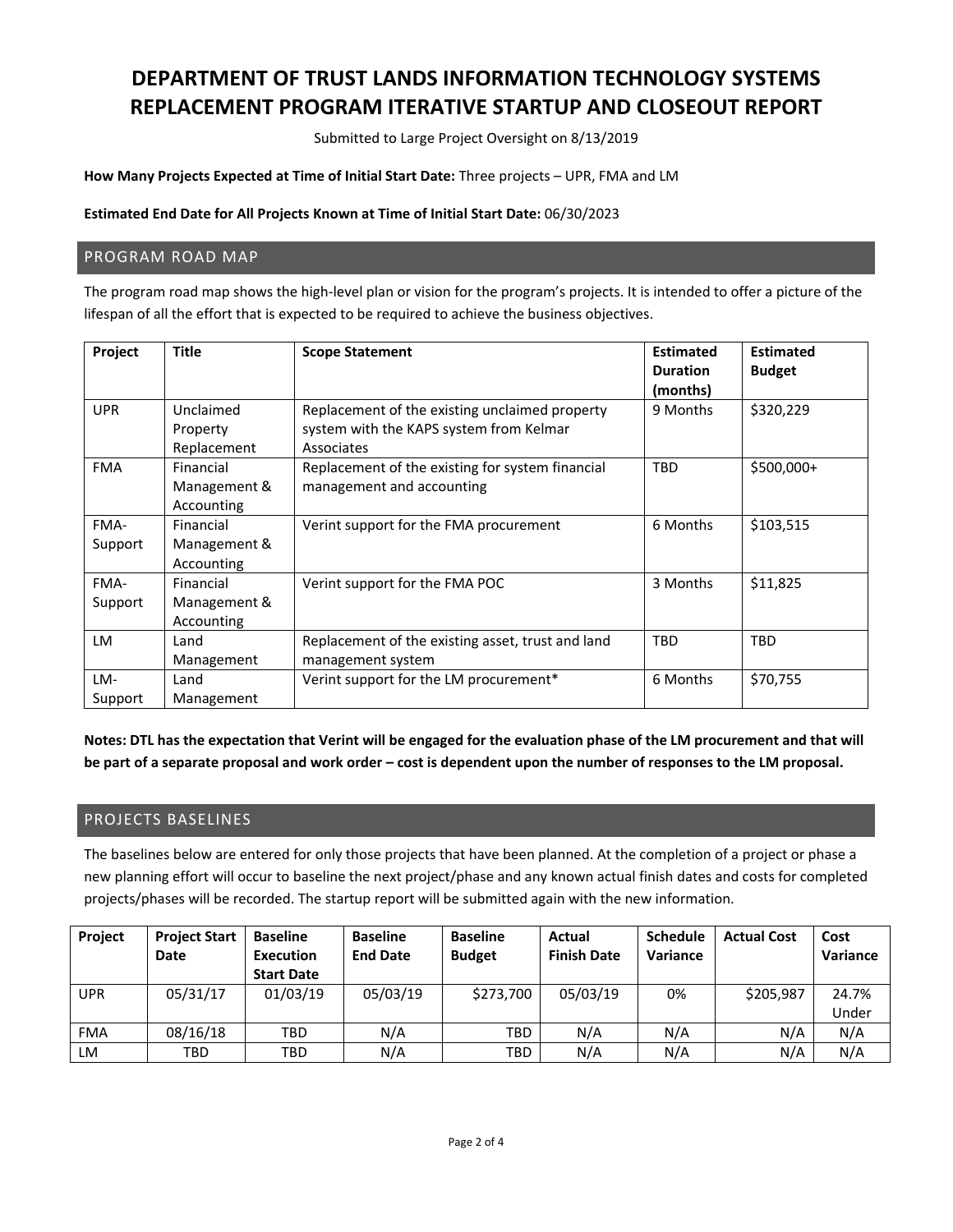Submitted to Large Project Oversight on 8/13/2019

Notes: Project start dates are the beginning of the planning/procurement phases based on the signing of the project **charter documents.**

### OBJECTIVES FOR THE PROJECTS

| Project    | <b>Business Objective</b>                                                                                | <b>Measurement Description</b>                                                                                                                                          | Met/<br><b>Not Met</b> | <b>Measurement Outcome</b>                                                                                                                                                                                     |
|------------|----------------------------------------------------------------------------------------------------------|-------------------------------------------------------------------------------------------------------------------------------------------------------------------------|------------------------|----------------------------------------------------------------------------------------------------------------------------------------------------------------------------------------------------------------|
| <b>UPR</b> | Replace existing front end<br>and back office systems<br>for unclaimed property<br>including data/images | Full online system<br>$\bullet$<br>Data conversion of legacy<br>data and images<br>New reports<br>٠<br>Minimal staff interaction<br>with online users                   | Met                    | All deliverables were met<br>$\bullet$<br>and delivered as scheduled<br>Claims and holders being<br>$\bullet$<br>processed through KAPS<br>system<br>Transitioned from project<br>$\bullet$<br>to support team |
| <b>FMA</b> | Replace existing systems<br>for financial management<br>and accounting for the<br>LM and UPR systems     | Retirement of existing Access<br>$\bullet$<br>DB and spreadsheets<br>All FMA occurs in new<br>$\bullet$<br>system<br>Ability to interact with LM<br>and UPR as required | <b>TBD</b>             |                                                                                                                                                                                                                |
| LM         | TBD                                                                                                      | TBD                                                                                                                                                                     | TBD                    |                                                                                                                                                                                                                |

### POST‐IMPLEMENTATION REPORTS

Post-Implementation Reports are to be performed after each project is completed. A "PIR" is a process that utilizes surveys and meetings to determine what happened in the project/phase and identifies actions for improvement going forward. Typical PIR findings include, "What did we do well?" "What did we learn?" "What should we do differently next time?"

| Project    | Lesson learned, success story, idea for next time, etc.                                                  |  |  |
|------------|----------------------------------------------------------------------------------------------------------|--|--|
| <b>UPR</b> | Success stories:                                                                                         |  |  |
|            | Kelmar very prompt on fixing things when issues arose during the project<br>1.                           |  |  |
|            | Excellent work ethic<br>2.                                                                               |  |  |
|            | Appreciated all the SMEs - questions went to the right people - level of communication was<br>3.<br>good |  |  |
|            | Team small size at DTL was challenging to deal with while the project was ongoing<br>4.                  |  |  |
|            | Susan show is officially over - lots of manual work gone now<br>5.                                       |  |  |
|            | Easy to work with when compared to other states - very flexible<br>6.                                    |  |  |
|            | PM had to step in (replaced the previous PM) - was his first go live and same thing with<br>7.<br>Andrew |  |  |
|            | 8. Training - state people were well prepared and ready                                                  |  |  |
|            | 9. Andrew will be busy in the near future- more training and reporting (financials)                      |  |  |
|            | 10. Reporting approach - working with Tim - Peggy liked the list of reports - very useful                |  |  |
|            | 11. (2nd state to use that reporting approach)                                                           |  |  |
|            | 12. Documentation is good - like the step by step process (continuous improvements)                      |  |  |
|            | 13. Support team will help with the reporting - spend a lot of time there                                |  |  |
|            | 14. Coordinate with Andrew                                                                               |  |  |